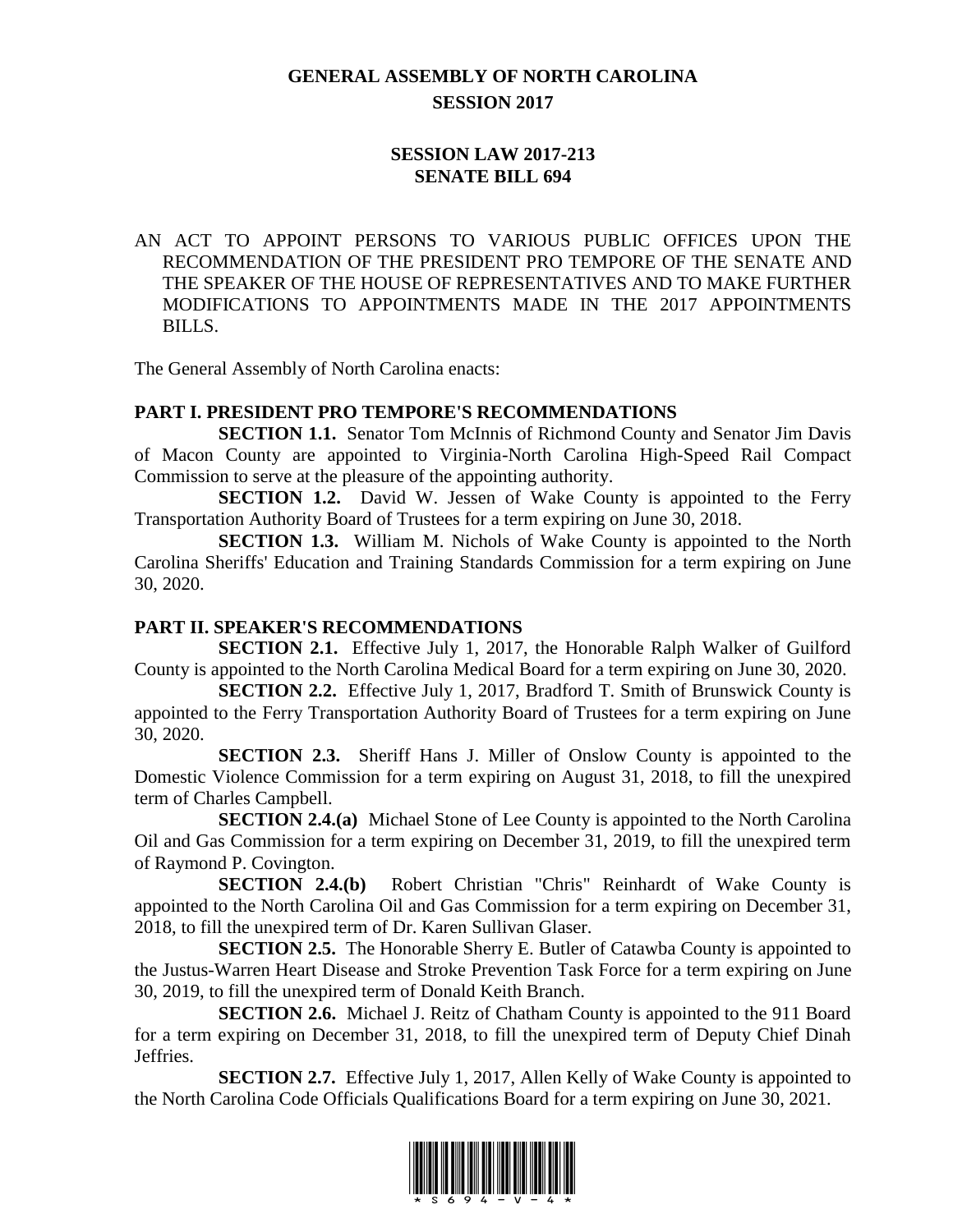#### **PART III. CORRECTIONS**

**SECTION 3.1.** Section 2.9 of S.L. 2011-406 reads as rewritten:

"**SECTION 2.9.** Allen Kelly of Wake County is appointed to the North Carolina Code Officials Qualifications Board for a term expiring on July 1, 2012,July 1, 2013, to fill the unexpired term of Donald J. Curtis."

**SECTION 3.2.** Section 1.10 of S.L. 2012-141 reads as rewritten:

"**SECTION 1.10.(a)** Harry Schrum of Alexander County and Allen Kelly of Wake County areis appointed to the North Carolina Code Officials Qualification Board for terms a term expiring on June 30, 2016.

"**SECTION 1.10.(b)** Allen Kelly of Wake County is appointed to the North Carolina Code Officials Qualification Board for a term expiring on June 30, 2017."

**SECTION 3.3.** Section 2.10 of S.L. 2016-70 reads as rewritten:

"**SECTION 2.10.** James B. Steele of New Hanover County and Allen Kelly of Wake County areis appointed to the North Carolina Code Officials Qualifications Board for terms a term expiring on June 30, 2020."

**SECTION 3.4.** Section 1.33 of S.L. 2017-75, as amended by Section 3.3 of S.L. 2017-201, reads as rewritten:

"**SECTION 1.33.** Effective January 1, 2018, Anita Bachmann of Guilford County, Brian L. McGinnis of Gaston County, Dr. William G. Way, Jr., of Wake County, and Linda Lisa P. Shock of Orange County are appointed to the Board of Directors of the North Carolina Institute of Medicine for terms expiring on December 31, 2021."

**SECTION 3.5.** Section 1.56 of S.L. 2017-75, as amended by Section 3.4 of S.L. 2017-201, reads as rewritten:

"**SECTION 1.56.** Effective July 1, 2017, August 1, 2017, Thomas R. Lawing, Jr., of Mecklenburg County is appointed to the North Carolina Real Estate Commission for a term expiring on June 30, 2020. July 31, 2020."

**SECTION 3.6.** Section 1.58 of S.L. 2017-75, as amended by Section 3.5 of S.L. 2017-201, reads as rewritten:

"**SECTION 1.58.** Effective October 1, 2017, Earl W. Willis, Jr., of Chowan County is appointed to the Board of Directors of Roanoke Island Historical Association, Incorporated, for a term expiring on September 30, 2020.September 30, 2018."

**SECTION 3.7.** Section 2.8 of S.L. 2017-75 reads as rewritten:

"**SECTION 2.8.** Effective January 1, 2017,January 1, 2018, Dr. Penney Burlingame Deal of Onslow County, Leonard A. Ellis of Mitchell County, and Keith S. Holtsclaw of Mitchell County are appointed to the North Carolina Institute of Medicine Board of Directors for terms expiring on December 31, 2021."

**SECTION 3.8.** Section 2.19 of S.L. 2017-75 reads as rewritten:

"**SECTION 2.19.** Effective July 1, 2017, Walter D. Giese of Onslow County and Patrick Johnson of Wake County are appointed to the North Carolina Board for Licensing of Soil Scientists for terms expiring on June 30, 2021.June 30, 2020."

**SECTION 3.9.** Section 2.24(b) of S.L. 2017-75 reads as rewritten:

"**SECTION 2.24.(b)** Effective July 1, 2017, Nada C. Lawrimore of Wilkes County is appointed to the Private Protective Services Board for a term expiring on <del>June 30, 2021.</del>June 30, 2020."

**SECTION 3.9A.** Section 2.27 of S.L. 2017-75 reads as rewritten:

**"SECTION 2.27.** Effective August 1, 2017, Lucina-Lucinda S. Chandler of Mecklenburg County is appointed to the North Carolina Real Estate Commission for a term expiring on July 31, 2020."

**SECTION 3.10.** Section 2.28(b) of S.L. 2017-75 reads as rewritten:

"**SECTION 2.28.(b)** If House Bill 357 of the 2017 Regular Session or substantially similar legislation does not become law, then effective July 1, 2017, Kimberly Isles-Iles of Durham